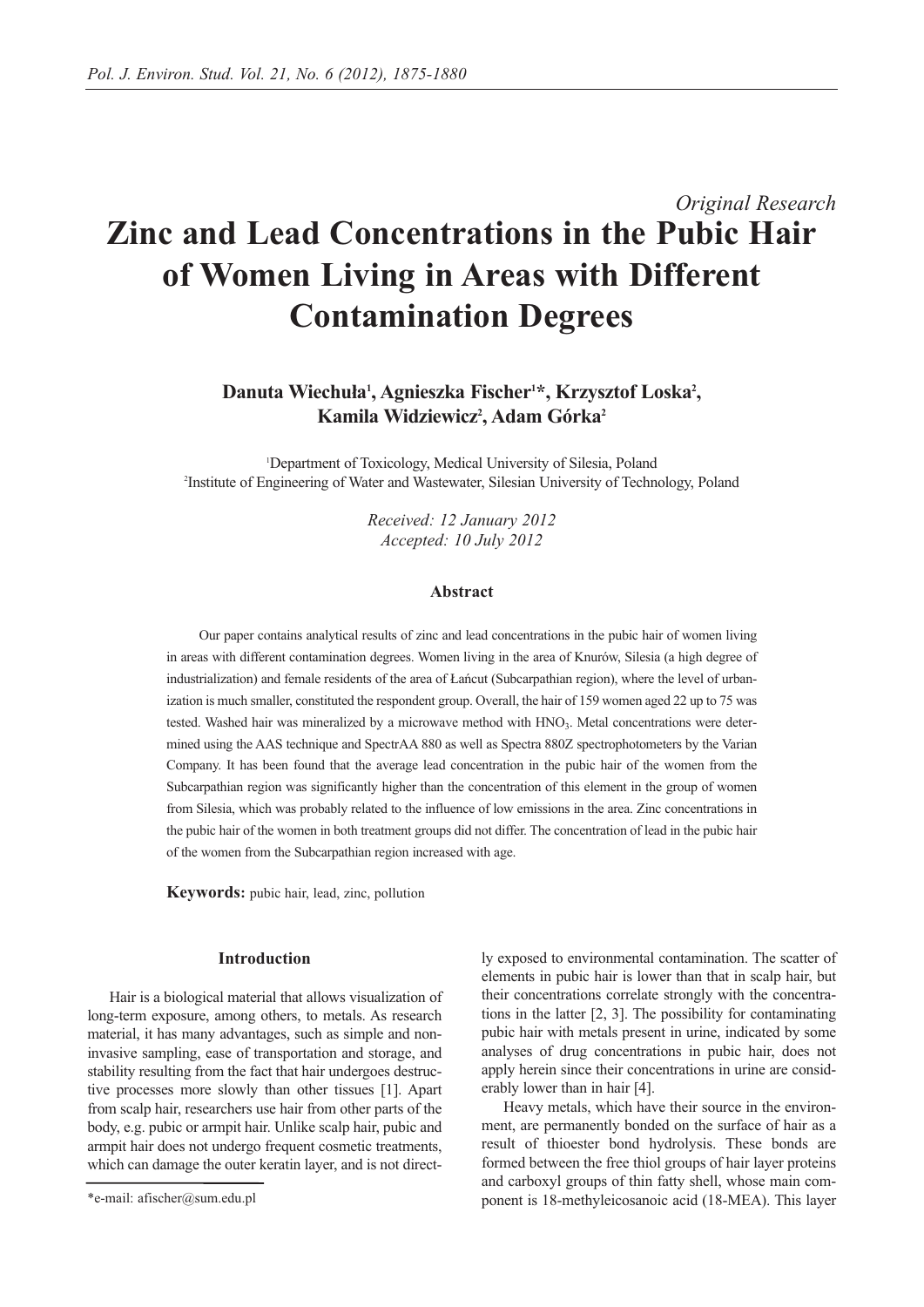is an ultimate hair protection against external influences, reducing friction and giving the hair surface a hydrophobic character, which in normal conditions protects hair against a reaction with metal ions [5, 6]. Since the process of elements incorporation in hair fiber is closely associated with its growth cycle, the analysis of element concentrations in hair gives the possibility for retrospective monitoring of nutritional status and the size of environmental exposure. In the case of diffusion of chemical substances, such as drugs or medication, studying the distribution of concentration of drugs and medication on hair length allows the time exposure to a given agent to be approximately determined [7]. Therefore, hair is successfully used in environmental studies to compare the contamination degrees of different areas or to detect excessively contaminated sites, and to monitor occupational exposure to heavy metals [8- 12].

Lead is one of the most widespread environmental pollutants that poses a risk to human health. Danger of its adverse effects on a human organism is associated with its long half-life, displacement of necessary metals from connections with structural and enzymatic proteins, and the ability to accumulate in the body [13].

Zinc, in turn, is essential for proper functioning of many enzymes and development of the organism. However, despite the fact that it belongs to trace bioelements and symptoms of its excess are extremely rare, concentrations beyond necessary amounts for its biological functions can damage many biochemical processes [14].

The aim of our study was to evaluate concentrations of zinc and lead in women's pubic hair from areas with different degrees of industrialization. The criterion for the selection of elements was based on the fact that lead is common in the environment and important as the most hazardous environmental poison – besides cadmium and mercury. As far as zinc is concerned, it interacts with lead and its concentrations in the environment and human body significantly affect the extent of lead absorption and, consequently, toxicity.

#### **Experimental Procedures**

The tests were carried out with the approval of the Bioethics Committee of the Medical University of Silesia in Katowice L.dz.NN-013-75/I/02 and women from whom the material was obtained.

The material for testing was pubic hair taken from women living in Knurów (Silesia) and Łańcut (Subcarpathian region), two areas with different degrees of industrialization.

According to the data released by the Central Statistical Office, only 4% of the total area of the Subcarpathian region is developed (76.3 thousand ha), while in the Silesia region, with a total area of 1,233.3 thousand hectares, the grounds occupy 141.3 thousand ha, which corresponds to 11% of the total area of Silesia [15]. Taking into account the area percentage of the regions constituting urban areas, the city of Knurów can be regarded as situated in a higher degree of industrialization area in relation to the city and environs of Łańcut.

A confidential questionnaire was conducted among all the women, including questions about age, place of residence, living conditions, professional exposure to metals, cigarette smoking, past and current diseases, and medications. Women who were chronically ill, occupationally exposed to metals, taking medications or supplements that contained zinc, and smoking cigarettes were excluded from the study.

Finally, the study included 159 women aged 22-75. The average age was 45.4±12.1. The group of Knurów residents contained 72 people. The age of women in this group was 22-75, with an average of  $47.5 \pm 13.3$ . The second group – the residents of Łańcut and nearby villages – included 87 women aged 22 -70, with an average of 43.7±10.7.

The women from both groups were divided into five age groups. The first group included women aged 22-30, the second from 31 up to 39, the third from 40 up to 48, the fourth from 49 up to 57, the fifth from 58 up to 77.

The collected pubic hair was prepared following a procedure established by the International Atomic Energy Agency [16]. The hair was washed with deionized in water and pure acetone. The hair samples were rinsed with acetone, then three times with water followed by acetone again. Each time the contact time with the solutions was about 10 min. After being dried at 105ºC to constant mass, uniform weight (about 200 mg) of hair samples was digested in a microwave, using 2 cm<sup>3</sup> of concentrated spectrally pure  $HNO<sub>3</sub>$ . After digestion, the acid was vaporized out of the samples,  $0.5 \text{ cm}^3$  of  $HNO_3$  and  $10 \text{ cm}^3$  of water was added and then the content was transferred into 25 cm<sup>3</sup> measuring flasks and filled to volume.

Apart from the pubic hair, digestion was simultaneously carried out on CRM 397 reference material (Trace elements in human hair, Community Bureau of Reference). The results from six runs were as follows: Zncertified 205 μg/g, Zn<sub>assayed</sub> 199 μg/g, Pb<sub>certified</sub> 33.0 μg/g, and Pb<sub>assayed</sub> 31.5 μg/g.

The concentrations of metals in the pubic hair and reference material samples were assayed using flame (Zn) and flameless (Pb) atomic absorption spectrometry, using Varian SpectrAA 880 and SpectrAA 880Z spectrophotometers. The concentrations of the elements in the pubic hair were determined following commonly acknowledged measurement procedures.

To analyze the results obtained in the study, computer programs Statistica 9 and Microsoft Excel were used. The Shapiro-Wilk test was conducted, which proved that the distributions of Pb and Zn results in particular groups were not normal. The data sets did not contain any outliers (Grubbs test). The significance of differences between the groups was analyzed using Mann-Whitney's U test and ANOVA rank Kruskal-Wallis. The study on the interaction between zinc and lead concentrations in hair was based on Spearman's rank test.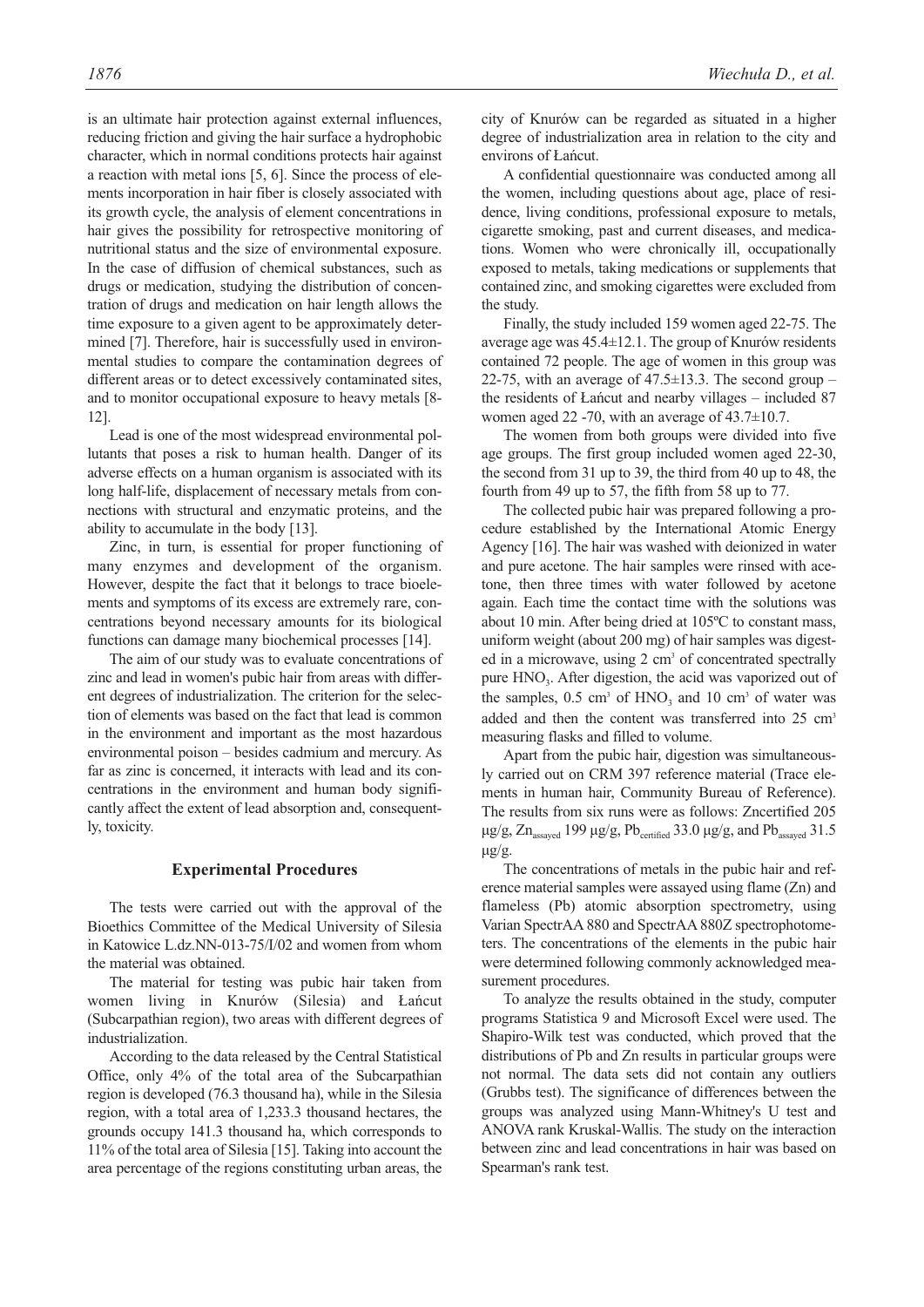Table 1. Statistical characteristics of lead and zinc concentration in pubic fair of women from the Silesian and Subcarpathian regions [μg/g].

| Parameter   | Subcarpathia region | Silesian region |  |  |  |  |  |  |
|-------------|---------------------|-----------------|--|--|--|--|--|--|
| N           | 87                  | 72              |  |  |  |  |  |  |
| Pb          |                     |                 |  |  |  |  |  |  |
| Mean        | 1.18                | 0.91            |  |  |  |  |  |  |
| <b>SD</b>   | 0.95                | 0.88            |  |  |  |  |  |  |
| Median      | 0.9                 | 0.7             |  |  |  |  |  |  |
| Min         | 0.08                | 0.06            |  |  |  |  |  |  |
| Max         | 5.58                | 5.07            |  |  |  |  |  |  |
| Zn          |                     |                 |  |  |  |  |  |  |
| Mean        | 186.77              | 204.71          |  |  |  |  |  |  |
| <b>SD</b>   | 83.82               | 128.78          |  |  |  |  |  |  |
| Median      | 165.2               | 165.36          |  |  |  |  |  |  |
| Min         | 116.8               | 102.76          |  |  |  |  |  |  |
| Max         | 786.8               | 867.84          |  |  |  |  |  |  |
| Zn/Pb ratio |                     |                 |  |  |  |  |  |  |
| Mean        | 303.09              | 577.58          |  |  |  |  |  |  |
| SD          | 311.51              | 911.91          |  |  |  |  |  |  |
| Median      | 200.58              | 237.64          |  |  |  |  |  |  |
| Min         | 29.75               | 48.63           |  |  |  |  |  |  |
| Max         | 1820.24             | 5455.51         |  |  |  |  |  |  |

#### **Results**

Lead concentration in the pubic hair of women in the Łańcut group (and its surroundings in the Subcarpathian region) ranged from 0.08 μg/g up to 5.58 μg/g, whereas the women from Knurów showed 0.06 μg/g up to 5.07 μg/g (Table 1). The median of lead in the pubic hair of the women from the Subcarpathian region was 0.90 μg/g, while the median calculated for the groups coming from Silesia was 0.70 μg/g (Table 1). This difference was statistically significant (Mann-Whitney's U test,  $p = 0.03$ ).

Zinc level assayed in the pubic hair of the Łańcut women and contained between 116.8 μg/g and 786.8 μg/g, whereas the women from Knurów measured between 102.76 μg/g and 867.84 μg/g. The medians of zinc concentration in the pubic hair of both groups of women were similar, reaching  $165.2 \mu g/g$  for the test group from the Subcarpathian region and 165.36 μg/g for the test group from the Silesian region. This difference was not statistically significant (Mann-Whitney's U test,  $p = 0.33$ ).

Table 1 shows ratio values of zinc and lead concentrations in both groups. The average value of the Zn/Pb ratio calculated for the hair in the group from the Silesian region was higher than the values obtained for the group from the Subcarpathian region, but this difference was not statistically significant (Mann-Whitney's U test,  $p > 0.05$ ).

The median concentrations of lead and zinc in different age groups are summarized in Table 2. The largest median lead concentration in hair was found in the third group (aged 40-48) and the fourth group (aged 49-57) from the Subcarpathian region (1.07  $\mu$ g/g and 1.06  $\mu$ g/g). As to the lowest levels, they were observed in younger women – the age group between 31 and 39 years of age from the Subcarpathian region (0.56 μg/g) and women between 22 and 30 years of age from Silesia (0.48 μg/g). An increase of lead concentration in hair with age was observed for the women from the Subcarpathian region. This dependence was described by a statistically significant correlation coefficient  $r = 0.28$  (Fig. 1). No such relation was observed in the group of women from Silesia.

The median zinc concentration in the hair of the Łańcut women was the highest in the first age group (198.80 μg/g). In the group from Silesia, the largest zinc concentration was found in the hair of women between 40 and 48 years of age. The lowest zinc concentration was in the fourth group (49- 57) of women from the Subcarpathian region – 159.30 μg/g and the group of women aged 22-30 from Silesia. Differences in zinc and lead concentrations in hair in different age groups were not statistically significant (ANOVA rank Kruskal-Wallis,  $p > 0.05$ ).

Among the subjects from Silesian, the highest Zn/Pb ratio was found for the youngest age group (22-30), while

Table 2. Median zinc and lead concentrations and the value of the Zn/Pb ratio in pubic hair of women from the Subcarpathian and Silesia regions in different age groups [µg/g].

| Age group     | Subcarpathia region |                |                    | Silesia region |    |                |                    |               |
|---------------|---------------------|----------------|--------------------|----------------|----|----------------|--------------------|---------------|
|               | N                   | Pb $[\mu g/g]$ | $\text{Zn}$ [µg/g] | $Zn/Pb$ ratio  | N  | Pb $[\mu g/g]$ | $\text{Zn}$ [µg/g] | $Zn/Pb$ ratio |
| $22-30$ years | 11                  | 0.65           | 198.80             | 228.22         | 11 | 0.48           | 155.59             | 525.19        |
| $31-39$ years | 18                  | 0.56           | 169.05             | 299.15         | 6  | 0.64           | 157.74             | 325.69        |
| $40-48$ years | 32                  | 1.07           | 161.20             | 164.58         | 25 | 0.78           | 173.90             | 247.28        |
| 49-57 years   | 19                  | 1.06           | 159.30             | 150.27         | 17 | 0.78           | 161.10             | 228.01        |
| $58-75$ years | 7                   | 0.88           | 165.90             | 168.61         | 13 | 0.61           | 167.12             | 296.24        |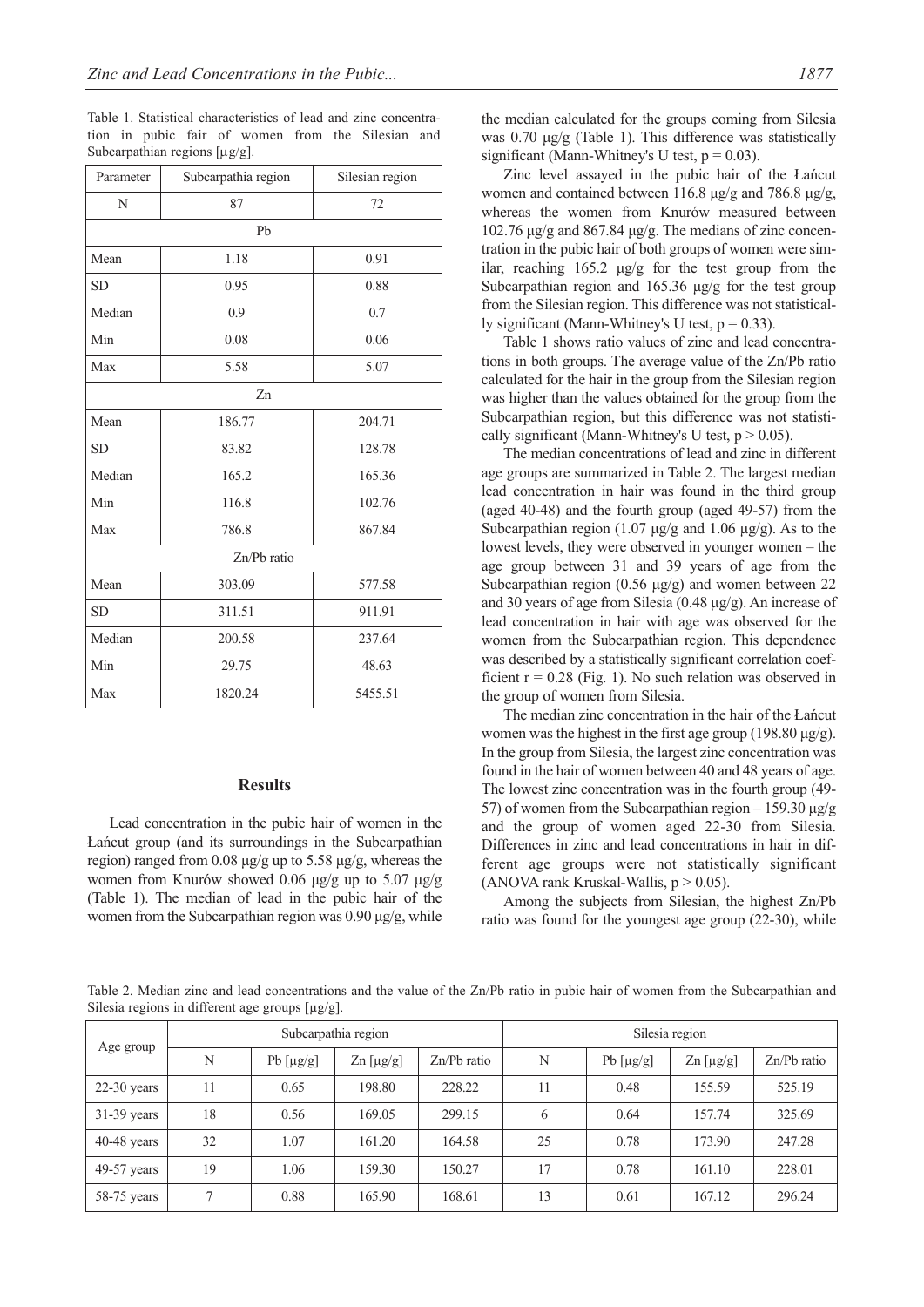the lowest for the fourth group (49-57), Table 2. Meanwhile, in the group from Subcarpathia the highest median ratio of Zn/Pb was calculated for the second group, and the lowest for the fourth group (49-57). Differences in the Zn/Pb ratio in the hair of the women of different age groups were not statistically significant (ANOVA rank Kruskal-Wallis,  $p > 0.05$ ). A statistically significant negative correlation  $(r = -0.29)$  between the Zn/Pb ratio and the age of women from Subcarpathia was observed (Fig. 2).

In the groups of women from both Subcarpathia and Silesia there was a weak correlation between the concentrations of lead and zinc. The correlation coefficient based on Spearman's rank test was -0.18 in the Subcarpathian group, while in the group from Silesia it was -0.08.

### **Discussion of Results**

The elemental composition of hair is affected by many factors. Therefore, to avoid the impact of such treatments as coloring or perm, as well as the effects of using large quantities of cosmetics, pubic hair was used in the test. All the women declared themselves to be non-smokers and living in good conditions, which to some extent affected their diet and the fact of smoking [17-19]. However, due to the fact that most of the literature data on lead and zinc concentration in hair refers to scalp hair, the results were compared with those available in many studies.

The reference employed herein was research by Wilhelm et al., [3] which proved that metal concentrations in head and pubic hair were similar and exhibited significant and positive correlations.

Zinc concentration in hair given by different authors varies within wide limits [2, 6, 20-23]. Average zinc concentration in the hair of all the women was 194.89±106.57 μg/g and was higher than the value obtained by Srogi [21] (146.32±14.93 μg/g) and lower than the average value obtained by Chojnacka et al. [20] (242 $\pm$ 154 μg/g), and Dongarra et al. [22] (210.8 $\pm$ 54.1 μg/g). A similar zinc concentration in hair was assayed by Wiechuła et al. [2] and Łukasiak et al. [23].



Fig. 1. Dependence between lead concentrations in hair and age of women from Subcarpathia.



Fig. 2. Dependence between age and the Zn/Pb ratio in pubic hair of Subcarpathian women.

There was no significant difference in zinc concentration in the hair of Subcarpathian and Silesian women. The median levels of zinc were similar and amounted to 165.2 μg/g for the group from Subcarpathia and 165.36 μg/g for the group from Silesia. In contrast, other authors observed significant differences in zinc concentrations in the hair of people living in areas with different degrees of contamination [21].

The average lead concentration in the whole study group reached  $1.06\pm0.93$  μg/g and was lower than the results obtained by Chojnacka et al. [20] (3.03±1.48 μg/g) and Srogi [21] (3.94 μg/g) and Kozielec et al. [24] (10.22  $\mu$ g/g), but very similar to the results of Dongarra et al. [22]  $(1.03\pm0.80 \text{ kg/g})$ .

Various authors indicate the possibility of using lead concentrations in hair as an indicator of environmental pollution. For example, studies by Sanna et al. [8] on a group of teenagers aged 10-15 from three cities of Sardinia, with different lead exposure, have shown that its concentration was higher in the young people from areas with a greater degree of industrialization. Comparable results were obtained by Özden et al. [9] while studying the impact of smoking and proximity to major transportation hubs on lead concentration in the hair of the youth. Also, the studies by Trojanowski et al. [10] show that lead concentration in hair was higher in people living in larger cities compared to those from rural areas.

The higher lead concentration in the hair of the Subcarpathian women  $(0.90 \mu g/g)$ , compared with the hair of Silesian inhabitants (0.70  $\mu$ g/g), may be associated with the influence of the so-called 'low emissions.' This term denotes primarily emissions from transportation routes, as well as local coal-fired boiler furnaces and individual households. Analysis of the data on air pollution in Poland shows that in 2009 particulate emissions from plants particularly harmful to the environment amounted to 2,000 tons in the Subcarpathian region and 11,700 tons in the Silesian region [15]. This data also indicates that in Subcarpathia individual heating of detached houses and buildings, where coal is the most commonly used fuel char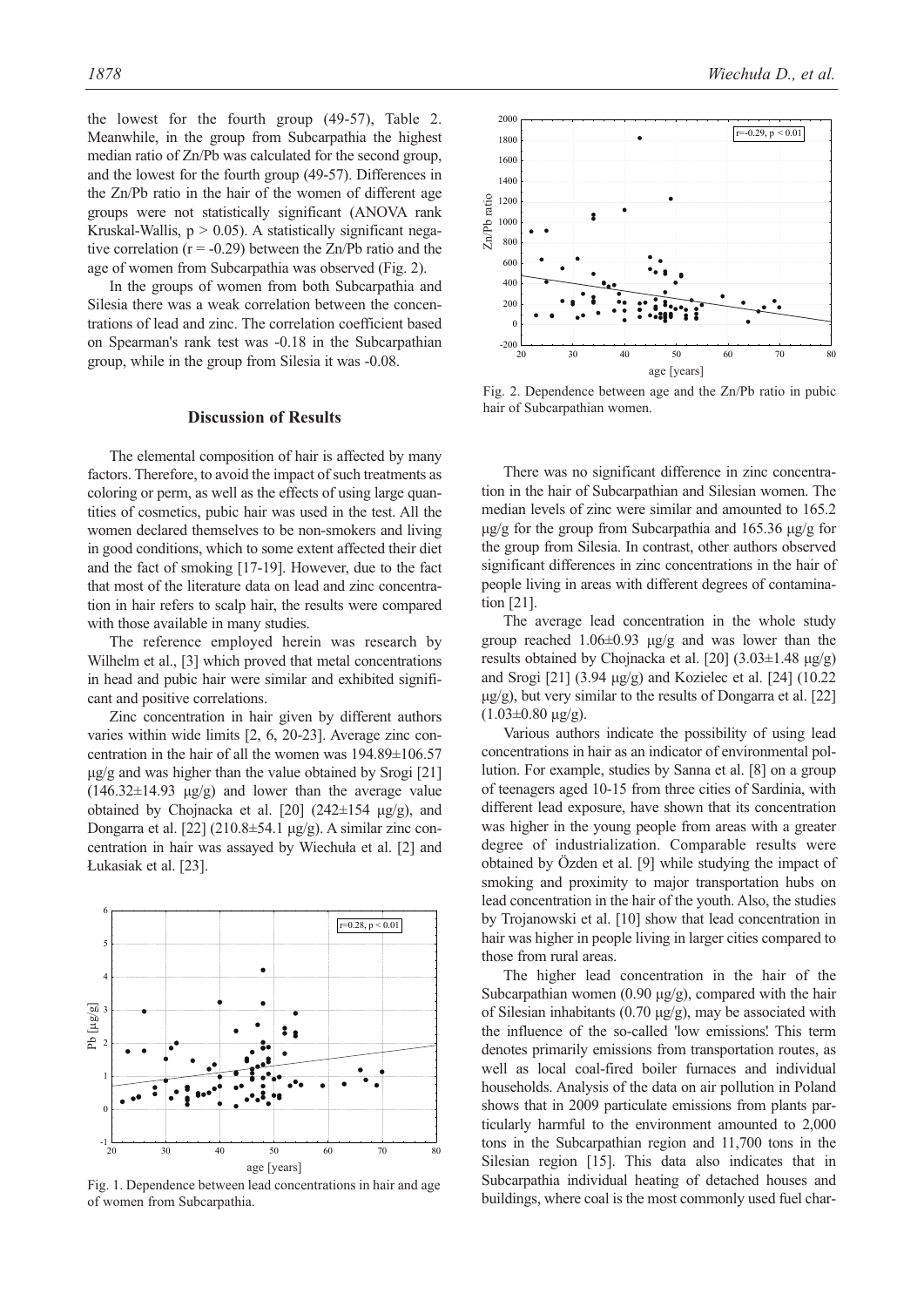acterized by poor heating characteristics and high pollution, was a significant source of particulate emissions. In addition, the low awareness of environmental pollution results in burning different types of waste, which may contain heavy metals such as lead [25, 26]. It is also worth remembering that the Jędrzychowice-Korczowa transit route (road E40) connecting Western Europe with the Ukraine runs through Łańcut. This is a route with very heavy traffic. Determination of emissions from sources characteristic of low emissions is difficult to estimate and can vary significantly. Therefore, we cannot exclude low emissions in the places of residence of the Subcarpathian women – a significant source of lead and directly translated into an increase of lead concentrations in hair. In Silesia, more than 50% of the total particulate pollution was produced by large power plants [27]. Emissions in these plants is subjected to continuous monitoring.

Apart from the level of essential and toxic metals, the appropriate balance between them is equally important to the proper functioning of the body [2]. Many studies indicate that in the future, the interpretation of mineral composition analysis of hair may be based on investigations into proportions between different elements [20]. In the case of lead and zinc, the right ratio can be extremely important, since these elements compete with each other in their physiological and metabolic activities [28].

The average values of the Zn/Pb ratio in the pubic hair of Subcarpathian and Silesian women were 303.09 and 577.58, respectively. They were much higher than those obtained among women who dye hair (122) and do not use dye (103) in the study by Chojnacka et al. [20], and also than the values obtained in the study by Afridi et al. [29] in all age groups of healthy women and those hospitalized after myocardial infarction. The average Zn/Pb ratio calculated for the group from Silesia was higher than the value in the group from Subcarpathia.

Many metals can accumulate in hair over many years of exposure [21]. Hair accumulates a lot of arsenic, mercury, copper and – most importantly – zinc and lead [17]. This is due both to taking in metals through ingestion and deposition of metal particles from atmosphere on hair and the possibility of their gradual infiltration into the fiber [17]. This may be the reason for a gradual increase of lead concentration with age observed in studies by many authors [10, 17]. By examining the dependence between age and the level of marked metals in the hair from both groups of women, it was found that among women from the Subcarpathian region the level of lead increased with age, but the concentration of zinc did not change. A similar lack of relationship between zinc concentrations in hair and age was shown in the previous studies [2]. Meanwhile, Wlaźlak et al. [30], in an experiment conducted on a group of perimenopausal women aged 42-58, showed that levels of zinc in hair decrease with age, which can cause symptoms such as skin diseases, loss of appetite, brittleness of hair and nails, and increased susceptibility to infection [30]. However, in the group from Silesia zinc levels rose with age and lead concentrations in hair decreased. This may be related to the interaction between these two metals, as it is known that a

deficit of zinc in the body increases the absorption of lead [31, 32], which is connected with the competition of those ions for bonds in the intestine wall. The interaction between zinc and lead, as well as other divalent indispensable elements, results from their similar chemical properties and affinity with similar proteins, including metallothionein. One should also bear in mind that lead competes with those metals for the binding location in enzymes, in which they act as cofactors, e.g. with zinc in porphobilinogen synthase or delta-aminolevulinic acid dehydratase [33].

The female group from the Subcarpathian region demonstrated a lower zinc concentration in the hair of over 30-year-olds than the youngest group. The lack of protective function of zinc resulted in an increasing lead concentration in hair with age and decreasing Zn/Pb ratio. Zinc supplementation can limit lead absorption and its toxicity.

## **Conclusions**

- 1. The average concentration of lead in the pubic hair of women from the Subcarpathian region was significantly higher than the concentrations of this element in the group of women from Silesia, which was probably related to the influence of low emissions.
- 2. Zinc concentrations in pubic hair of the women in both treatment groups did not differ significantly and was within the reference ranges presented in literature.
- 3. Lead concentration increased with age in the pubic hair of the women from the Subcarpathian region. The dependences between age and zinc concentrations in the group from the Subcarpathian region, and between age and the concentrations of lead and zinc in the group from Silesia, were not statistically significant.

#### **References**

- 1. FLOREK E., PIEKOSZEWSKI W., SEŃCZUK-PRZYBYŁOWSKA M., STANASZEK R. Hair as a material for study of medicaments and psychoactive substances. Archives of Perinatal Medicine **15**, (2), 72, **2009**.
- 2. WIECHUŁA D., LOSKA K., GÓRKA A., NOWAKOWS-KA M., KWAPULIŃSKI J. The content of copper and zinc in the pubic hair of women in the perinatal period. Bromat. Chem. Toksykol. **41**, (2), 183, **2008** [In Polish].
- 3. WILHELM M., OHNESORGE F.K. Cadmium, copper, lead and zinc concentrations in human scalp and pubic hair. Sci. Total Environ. **92**, 199, **1990**.
- 4. LEE S., HAN E., IN S., CHOI H., CHUNG H., CHUNG K.H. Analysis of pubic hair as an alternative specimen to scalp hair: A contamination issue. Foren. Sci. Int. **206**, 19, **2011**.
- 5. BHUSHAN B. Nanoscale characterization of human hair and hair conditioners. Prog. Mater. Sci. **58**, 585, **2008**.
- 6. KARCZEWSKI J.K. Chemical elements in the hair biochemical and diagnostic aspects. Post. Hig. Med. Dosw. **52**, (3), 283, **1998** [In Polish].
- 7. PRAGST F., BALIKOVA M.A. State of the art in hair analysis for detection of drug and alcohol abuse. Clin. Chim. Acta **370**, 17, **2006**.